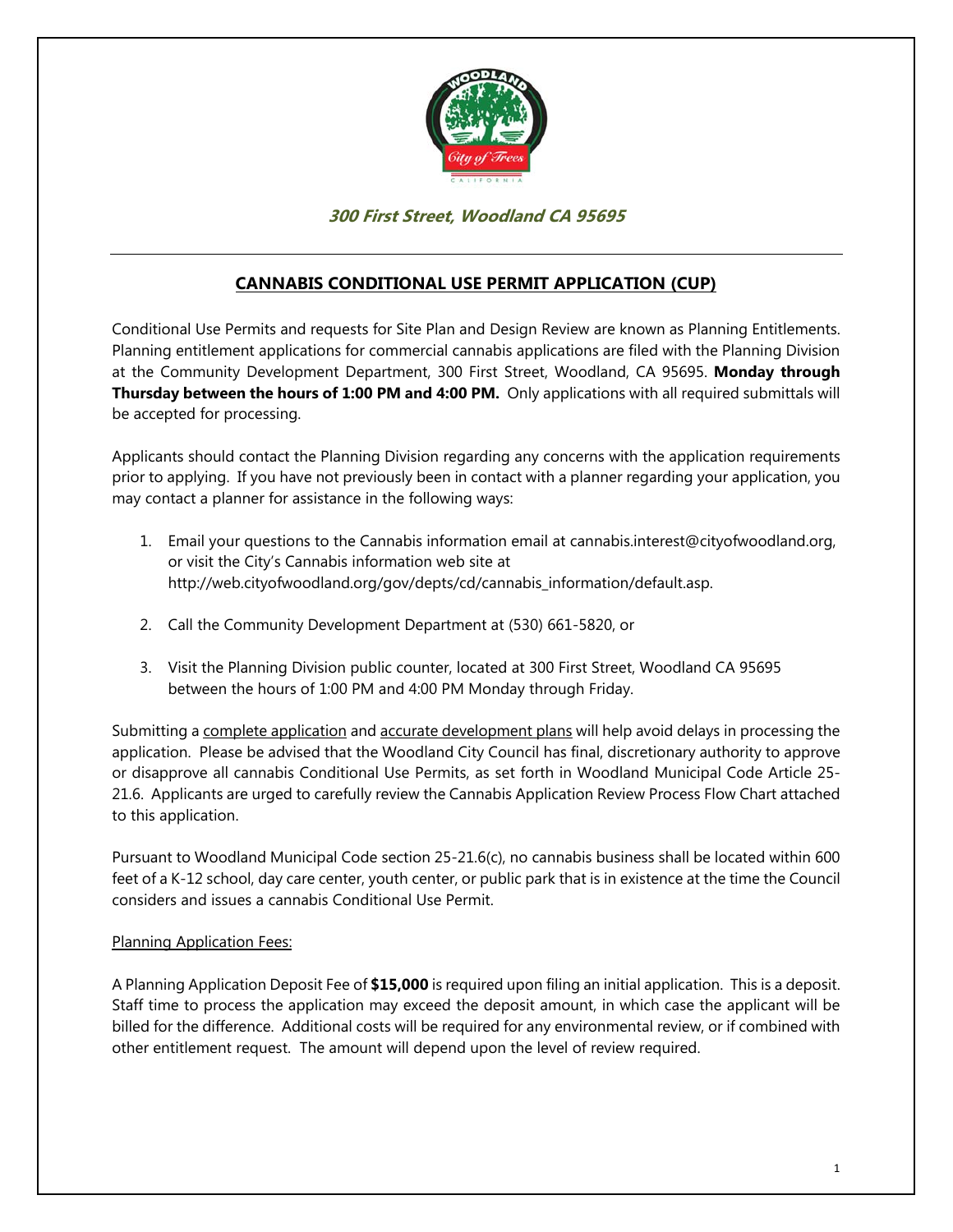# **Submittal Matrix for a Commercial Cannabis Conditional Use Permit Application**

To aid you in preparing an accurate and complete application, the City has prepared the following table of the required submittals for the conditional use permit and a description of those items.

 If you are constructing a new building(s) and/or making exterior modifications to an existing site and /or building, then site plan and design review information is also required.

Please note: if your project requires additional entitlements, such as a rezone, General Plan amendment, or tentative map, you will need to consult the standard Planning Entitlement Application prior to submitting your application for additional submittal requirements and fees.

| <b>Submittal Materials</b>            | <b>Conditional Use</b><br><b>Permit</b> | <b>Site Plan and</b><br><b>Design Review</b> | <b>Applicant</b><br>Check-off (In<br>Packet) | <b>Planning Division</b><br>Check-off (In<br>Packet) |
|---------------------------------------|-----------------------------------------|----------------------------------------------|----------------------------------------------|------------------------------------------------------|
| <b>Completed General</b>              | $\overline{\mathsf{x}}$                 | $\overline{\mathsf{x}}$                      |                                              |                                                      |
| Application form (Signed              |                                         |                                              |                                              |                                                      |
| by the property owner)                |                                         |                                              |                                              |                                                      |
| Letter of Agency (If                  | X                                       | Χ                                            |                                              |                                                      |
| applicant is not the                  |                                         |                                              |                                              |                                                      |
| property owner)                       |                                         |                                              |                                              |                                                      |
| <b>Application Fees</b>               | $\overline{X}$                          | χ                                            |                                              |                                                      |
| <b>Signed Fee Agreement</b>           | $\overline{\mathsf{x}}$                 | $\overline{\mathsf{x}}$                      |                                              |                                                      |
| <b>Applicant Narrative/</b>           | $\overline{X}$                          | X                                            |                                              |                                                      |
| Justification                         |                                         |                                              |                                              |                                                      |
| Statement of Proposed Use             | $\overline{\mathsf{X}}$                 | $\overline{\mathsf{x}}$                      |                                              |                                                      |
| <b>Design Concept Narrative</b>       |                                         | χ                                            |                                              |                                                      |
| <b>Title Report</b>                   | $\overline{\mathsf{x}}$                 | χ                                            |                                              |                                                      |
| Legal Description                     | X                                       | X                                            |                                              |                                                      |
| <b>Contextual Map</b>                 | $\overline{X}$                          | χ                                            |                                              |                                                      |
| Typed mailing labels from             | $\overline{\mathsf{X}}$                 |                                              |                                              |                                                      |
| the County Assessor, of all           |                                         |                                              |                                              |                                                      |
| affected property owners              |                                         |                                              |                                              |                                                      |
| $(1,000$ sf radius)                   |                                         |                                              |                                              |                                                      |
| Printed color photographs             | $\overline{\mathsf{x}}$                 | X                                            |                                              |                                                      |
| of site and existing                  |                                         |                                              |                                              |                                                      |
| buildings                             |                                         |                                              |                                              |                                                      |
| Full Size Plans: Site, Floor,         | $\overline{\mathsf{X}}$                 | Χ                                            |                                              |                                                      |
| Landscape, Elevations,                | 5 Sets                                  | Use CUP plans                                |                                              |                                                      |
| Roof, Demolition Plans (24"<br>x 36") |                                         |                                              |                                              |                                                      |
| Reduction of each exhibit             | $\overline{\mathsf{x}}$                 | $\overline{\mathsf{x}}$                      |                                              |                                                      |
| $(11'' \times 17'')$                  | 5 sets                                  | Use CUP plans                                |                                              |                                                      |
| <b>Colored Elevations</b>             |                                         | $\overline{\mathsf{X}}$                      |                                              |                                                      |
| <b>Lighting Plan</b>                  | $\overline{\mathsf{X}}$                 | $\overline{\mathsf{X}}$                      |                                              |                                                      |
| <b>Circulation and Parking</b>        | $\overline{\mathsf{X}}$                 | X                                            |                                              |                                                      |
| Plan                                  |                                         |                                              |                                              |                                                      |
| Parking Lot Shading Plan              |                                         | Χ                                            |                                              |                                                      |
| Electronic copies of                  | $\overline{\mathsf{x}}$                 | Χ                                            |                                              |                                                      |
| application, plans and color          |                                         |                                              |                                              |                                                      |
| exhibits                              |                                         |                                              |                                              |                                                      |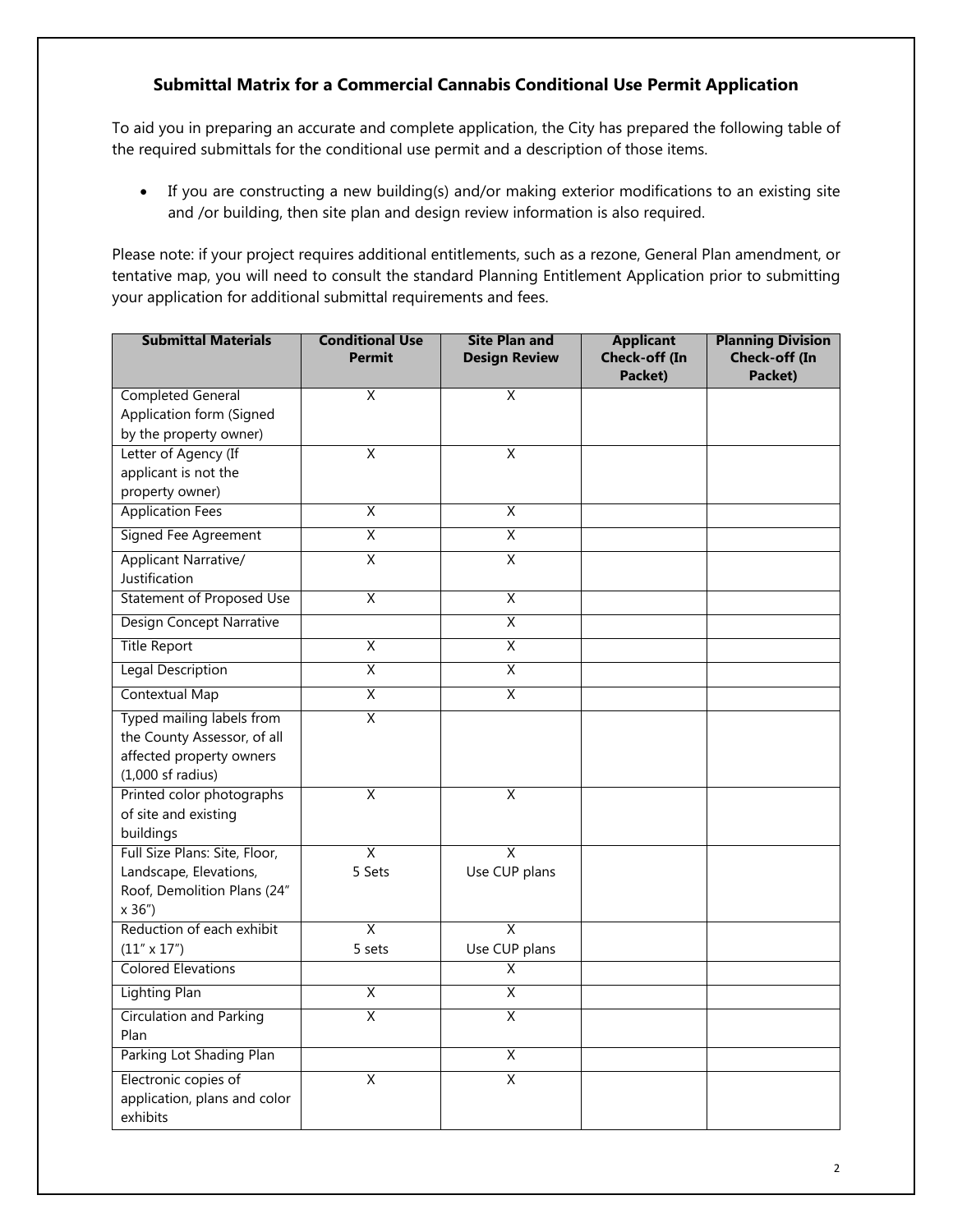| Color/ Materials Sample(s)<br>including fixtures, materials,<br>and cut sheets |                                            | X                       |  |
|--------------------------------------------------------------------------------|--------------------------------------------|-------------------------|--|
| <b>Conceptual Grading</b>                                                      |                                            | X (Optional)            |  |
| <b>Streetscape Perspective</b>                                                 | X<br>Optional<br>depending on<br>situation | X                       |  |
| Signage Plan                                                                   | X                                          | X                       |  |
| <b>Odor Control Plan</b>                                                       | $\overline{\mathsf{x}}$                    | $\overline{\mathsf{x}}$ |  |
| Energy Efficiency Plan                                                         | $\overline{\mathsf{x}}$                    | $\overline{\mathsf{x}}$ |  |
| Draft Security Plan                                                            | X                                          |                         |  |
| <b>Community Relations Plan</b>                                                | Χ                                          |                         |  |
| <b>Business Plan</b>                                                           | X                                          |                         |  |
| <b>Supplemental Application</b><br><b>Information Narrative</b>                | $\overline{X}$                             | X                       |  |
| Other information the<br>applicant may wish to<br>provide to assist in review  | $\overline{\mathsf{x}}$                    | $\overline{\mathsf{x}}$ |  |
| <b>Environmental Review Form</b>                                               | Χ                                          | X                       |  |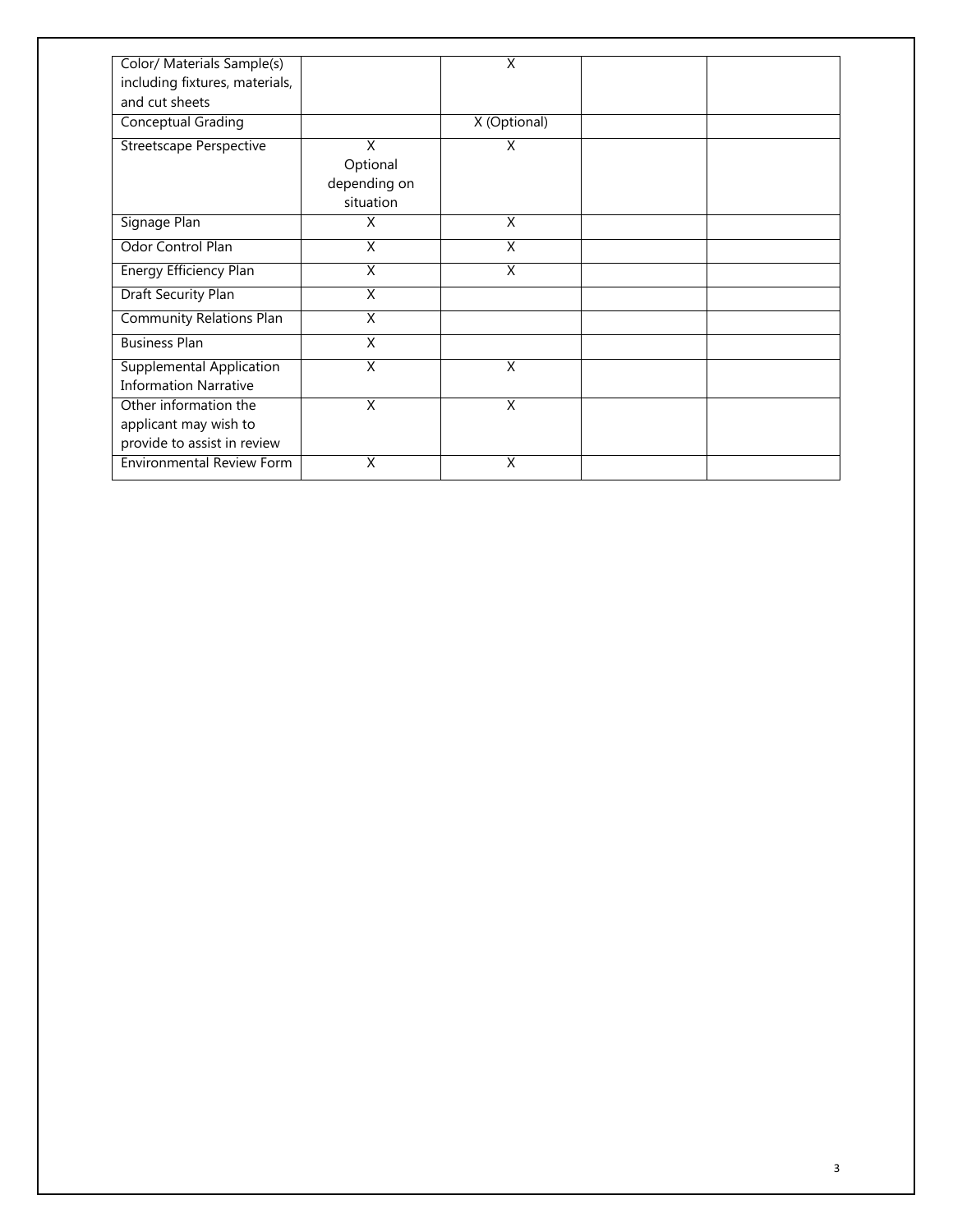#### **Supplemental Application Information:**

In addition to the information provided in the CUP application, the City Council will consider the following factors, which should be addressed in the application:

- 1. The type of use(s) proposed by the applicant (i.e. if there are several uses proposed to be co-located). (See Chapter 25-21.6 of the City of Woodland Municipal Code for the definition of cannabis uses).
- 2. Whether the proposed use will be detrimental to the health, safety and welfare of the community.
- 3. Whether the use would enhance the economic viability of the area in which it is proposed to be located, including adjacent and surrounding properties.
- 4. Whether the applicant has adequately addressed potential community benefits or the use to offset potential adverse impacts.
- 5. The extent of support or opposition to the proposed use and location from members of the community and the surrounding properties and businesses.
- 6. The number of cannabis uses located or proposed to be located within 1,000 feet of the proposed location.
- 7. The extent to which the proposed use would cause a further overconcentration of that particular type of use in the area.
- 8. The background and the history of the applicant, including the nature and extent of problems on any premises where he or she has operated a cannabis business in the past.
- 9. Whether there is a history of police or crime related problems in the area of the proposed location, which may be exacerbated by the establishment of the proposed cannabis use.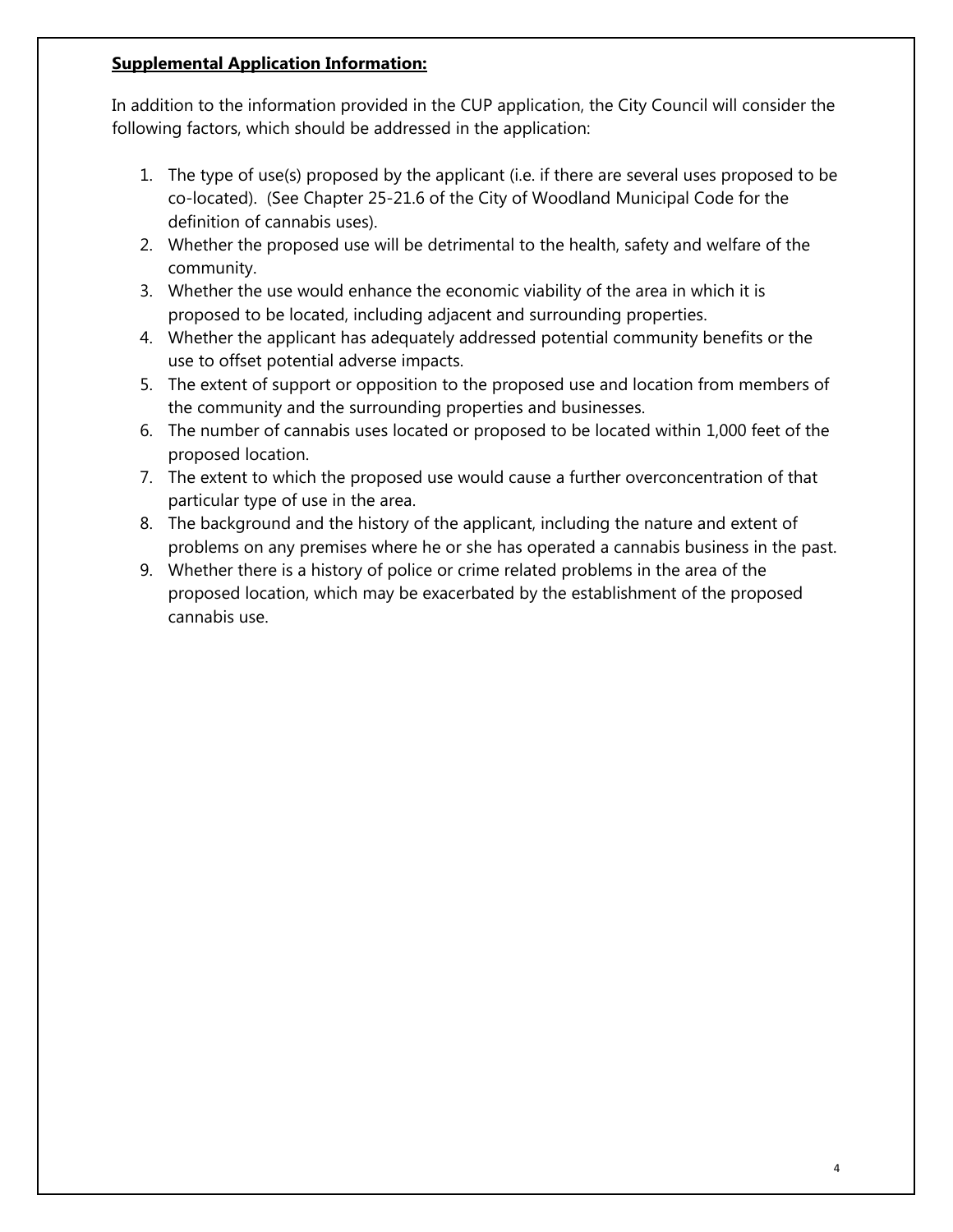#### **ALL PROJECTS**

## **Applicants are required to furnish the following information when filing a Cannabis Conditional Use Permit Application:**

**Completed Planning Entitlement Application.** Complete all sections of the application. If section of the application is not applicable to your project, please write, "Not applicable," or

N/A. Please do not write in the staff-only sections of the application.

**Application Fees**. Submit Planning Entitlement Fee initial deposit of **\$15,000** to the City of Woodland at the time of application submittal. This is an initial deposit.

**Signed Fee Agreement**. The owner/applicant agrees to pay all costs associated with the planning entitlement review of the proposed project. Staff time to process the application may exceed the initial deposit amount, in which case the applicant will be billed the difference.

**Letter of Agency**. The Letter of Agency is a form that a property owner signs to allow a representative to file the Entitlement Application for the owner. If you own the property and are also the applicant, you do not need to fill out the Letter of Agency. The form must be wet signed in non-black ink and must be an original, notarized document; not a copy or a scanned document.

**Project Narrative**. Provide a written description of the project being proposed for development. It must include a description of the project and detailed scope of work for which entitlement/review is being requested and how the project will address any potential negative effects on the community. (Section 13A of the Woodland Municipal Code)

**Statement of Proposed Use**. A written statement describing the commercial cannabis uses proposed, including but not limited to the following:

- Number of people involved, either as employees, clients students, customers, etc..
- Type of vehicular traffic involved, auto only, truck deliveries, parent drop off/pick up, etc.
- Characteristics of the surrounding area
- Hours of operation.
- Outdoor activities (storage, work areas, etc.)
- Odors, noise, dust or glare involved.
- Hazardous or volatile materials or chemicals involved.

**Title Report**. Preliminary Title Report of all properties involved in the request (2 copies, current within 60 days).

**Legal Description**. This can be obtained from the Title Report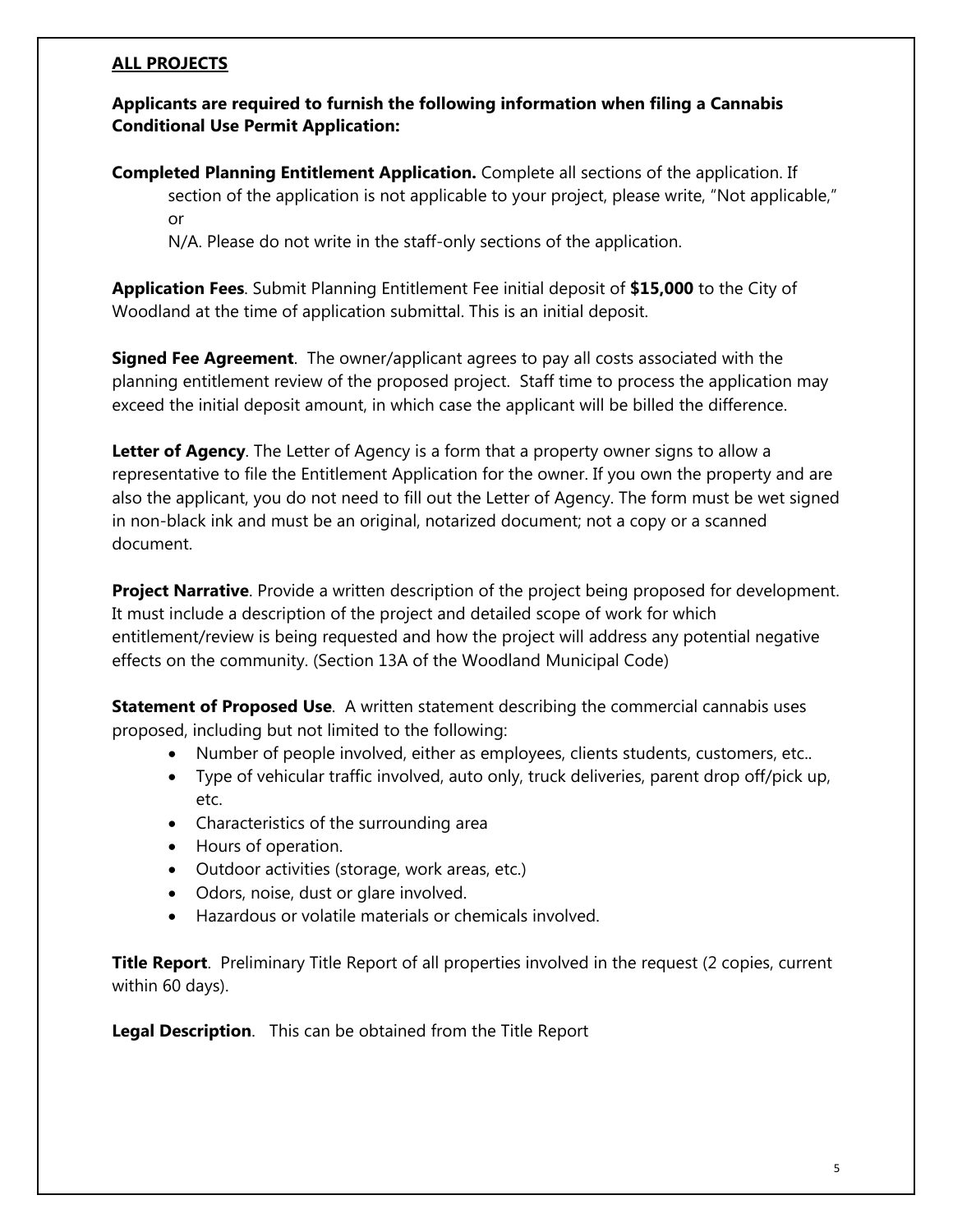**Contextual Map**. This is a map that shows the location of the site and the relationship of the proposed project to the existing surrounding properties, buildings, and site features. This map shall indicate the proposed project site plan, all parcel lines and streets, location and use of structures, adjacent access and circulation, and existing zoning and land use within an approximately 300 foot radius. Aerial photographs may be used if features are properly labeled.

**Full Sized Plans**. Provide full sized (24" x 36"), dimensioned development plans (drawn to scale) for all exhibits, collated and stapled together. Plans shall be folded to  $81/2" \times 11"$  size. Please provide the number of sets indicated on the Submittal Matrix on page 2 of this packet.

**11" x 17" Plan Reduction**. Provide three sets of all development plans/exhibits reduced to 11" x 17" size, high quality black & white or color copies.

Color copies of exterior elevations (renderings) are required.

**PDF of Exhibits**. High quality PDF files of all exhibits is required. Files may be submitted on disc with the planning application or may be emailed to the Project Planner when the project is assigned.

**Color and Material Samples**. Information on proposed color and materials are required for all projects unless the requirement is waived by staff. If actual material samples are provided or requested, those samples will remain with the file as part of the public record. The proposed colors and materials must be specified, rather than simply referenced by, "See Color/Material Board." Samples must be no larger than an 8  $\frac{1}{2}$ " x 11" size. Provide brochure or cut sheets for any proposed new doors, windows, hardware, or fixtures.

**Photographs**. Provide printed, color photographs of the site (including all sides of existing buildings) and surrounding properties (including properties next door and across the street). Minimum photo size is 3 x 5 inches. Please refer to, "Guidelines for Photographing Project,").

**Streetscape Perspective** (if required). Streetscape drawings should show how the new project will appear in the context of surrounding buildings, structures, streetscapes and other relevant parts of the setting.

**Security plan.** A detailed security plan outlining the measures that will be taken to ensure the safety of persons and property on the business site. The security plan must be prepared by a qualified professional. (Chapter 13A-4-02 Woodland Municipal Code)

**Lighting plan.** A lighting plan showing existing and proposed exterior and interior lights that will provide adequate security lighting for the use.

**Circulation and Parking Plan**. The circulation and parking plan shall show all proposed offstreet parking and loading areas including access driveways and maneuvering areas, and must be dimensioned. Identify and show the location for all parking access easements and dedicated areas. Show bike parking/racks or lockers.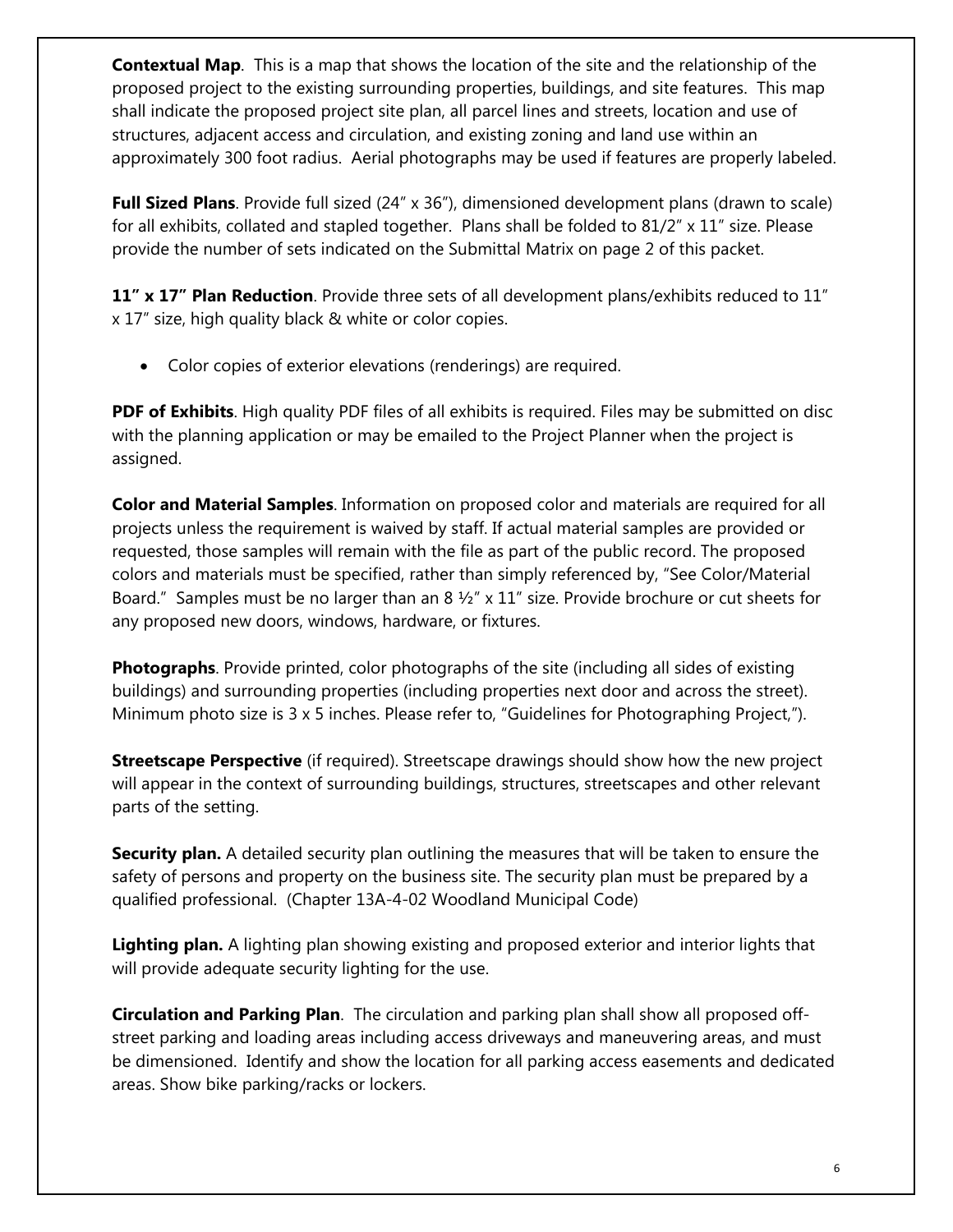**Parking Lot Shading Plan**. Separate from the landscape plan. The plan shall clearly show all surfaced areas included in the parking shade calculation. Shaded parking areas shall be clearly designated and a surface square footage amount shall be indicated. Tree canopies shall be drawn to scale representing appropriate canopy size at 15-years and the percentage of shade for each tree clearly indicated using shading or other graphic representation. Provide a shade calculation table identifying the quantity and type of trees used and the corresponding percentage of shade credited to each tree.

**Odor Control Plan.** A detailed ventilation plan describing the air treatment system, or other methods that will be implemented to prevent offensive odors generated from the manufacturing, testing and/or storage of cannabis from being detected outside the buildings on the site

**Energy Efficiency plan.** Provide information concerning power and utility requirements and proposed reliable and efficient energy solutions for the business.

**Business plan**. A plan describing how the cannabis business will operate in accordance with this code, state law, and other applicable regulations. The business plan must include plans for hours of operation, handling cash, and transporting cannabis and cannabis products to and from the business site, as may be applicable.

**Community relations plan.** A plan describing who is designated as being responsible for outreach and communication with the surrounding community, including the neighborhood and businesses, and how the designee can be contacted. The community relations plan must include a description of the community benefit the business will provide, or proposes to provide, to the surrounding community

**Operating Agreement and Indemnification**. The city and applicant shall enter into an operating agreement, in a form approved by the city attorney (to be determined)

# **DEVELOPMENT PLANS**

# **Plan Preparation - Include on All Plans:**

- Date(s) of plans and revisions
- \_\_\_\_ Labeled Dimensions
- Scale ratio and bar scale. Site and landscape plans shall be drawn to an engineering scale of  $1''=20$ ,  $1'=30$ ,  $1'=40$ , or  $1'=50$ . Elevations or architectural plans shall be drawn to an architectural scale not less than  $\frac{1}{4}$  =1 inch.
- North arrow pointing to the top of the page or to the right margin of a horizontally formatted sheet. Identify all items as: existing (E), new (N), or relocated.
- \_\_\_\_ "Cloud, delta, and date," revisions to any plans previously submitted to or considered by Planning staff. Please Note: For those projects that are approved for concurrent building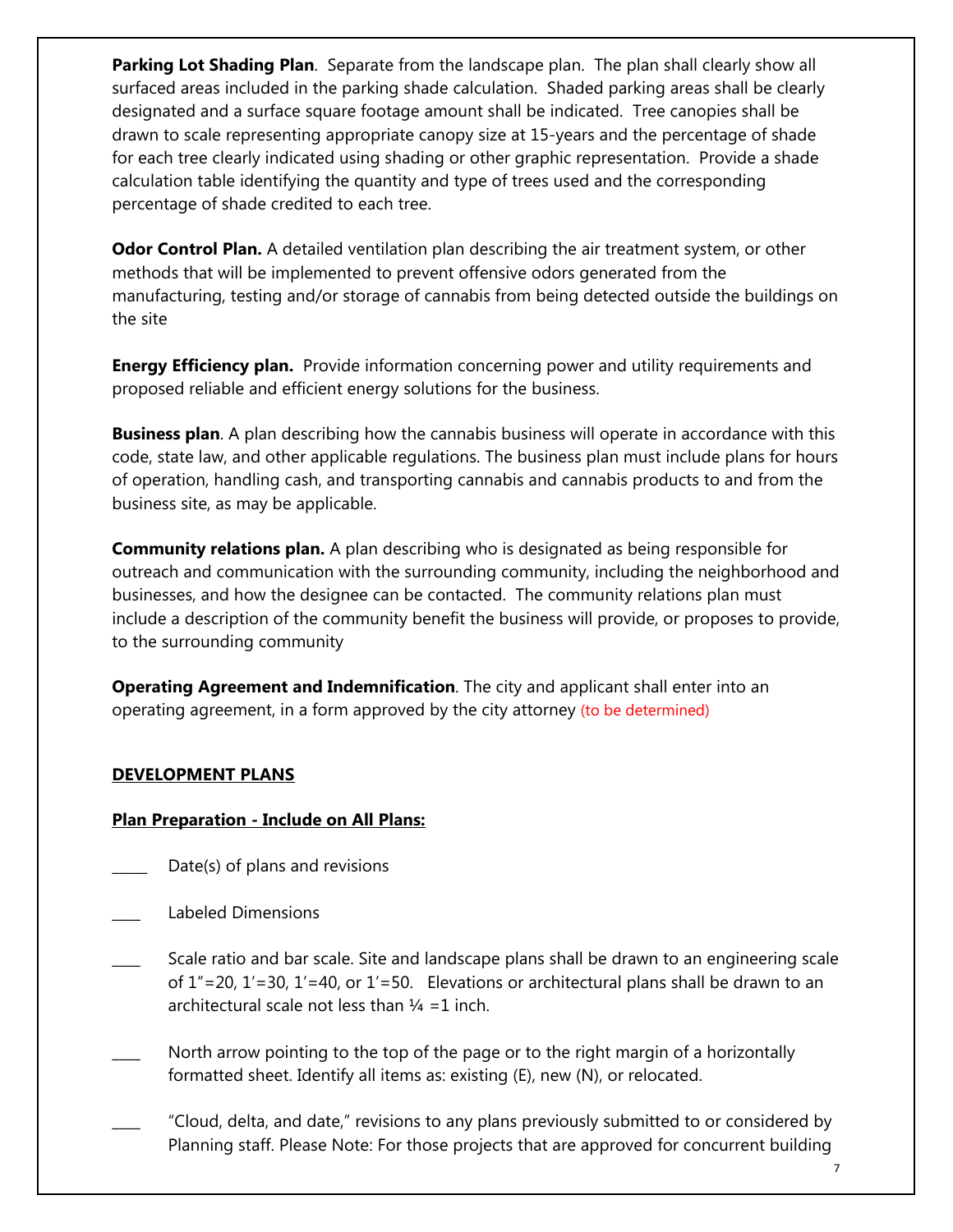plan review, it is the responsibility of the applicant to advise the Building Division of any changes to building plans already submitted for Plan Check and to provide revised plan sheets as may be deemed necessary.

- Name, telephone number, and E-mail address of the contact person for architectural, engineering, landscape, and signage if different from the applicant.
- Any approved late submittal of information, revised plans, etc... shall be referenced by the Planning file number to make it easier to include these with the appropriate application file.

# **Floor Plans**

**\_\_\_\_** A scaled floor plan for each level of each building that makes up the business site, including the entrances, exits, walls, and cultivation, manufacturing, laboratory and research, distribution and retail storage areas, as applicable. The floor plan must be professionally prepared by a licensed civil engineer or architect. Dimensions of all exterior walls, doors, windows and room sizes.

# **Site Plans**

- Date of preparation of the plan, scale, and north arrow. North must be at the top of the site plan. A small vicinity map shall be located in the upper right hand corner of the plan or attached as a separate map, with the project site located in relation to major streets and landmarks
- Property lines and lot dimensions, gross and net square footage, assessors parcel number, address and APN of properties.
- The entire property under consideration, including property lines and adjoining public rights-of-way. For large acreage properties, staff recommends that two (2) site plans be submitted. The first site plan would show the entire property with detail indicating the area proposed for development. The second site plan would focus on the specific areas of the proposed development.
- Include all buildings and other structures within 200 feet of the site. Include sufficient adjoining areas to enable the evaluation of adjacent impacts. Site Plans must show location and distance from closest adjacent structures on neighboring properties and where required to determine required front setback, accurate dimensions of front setbacks for buildings on adjacent parcels.
- The location of streets with street names, proposed right-of-way dedications, and location and dimension of lot lines.
- Existing and proposed easements showing location and width. State the purpose of the easement (i.e. access, PUE, etc…). If requesting abandonment of an easement, include a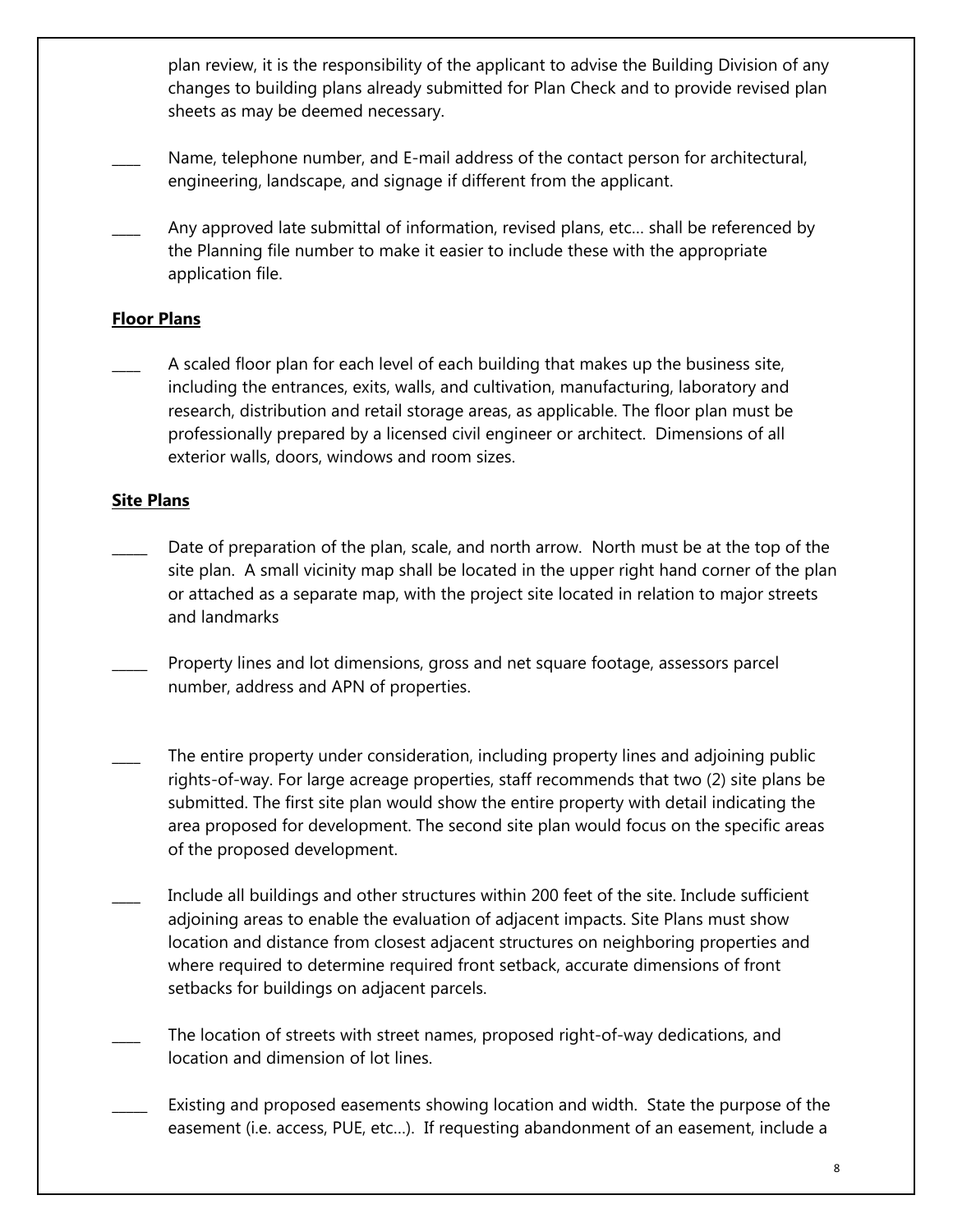statement on the plan which contains the legal description of the easement, plus the County Recorders book and page numbers, date easement was granted, who granted the easement, for what purpose the easement was granted and whether the easement has been used

- Dimensions of the parcel, existing and proposed buildings, parking spaces, and other features, as well as the width of walkways, driveways, landscaping areas, planters, etc. Dimensioning is important in that any errors on the plans may be detected more easily and earlier in the City's review process.
- Footprints of all existing and proposed buildings, structures, or signs, drawn to scale showing the proposed location of structures to be constructed, modified, relocated, or demolished. Indicate the type of use and include all dimensions.
- Square footage for all existing and proposed buildings and proposed additions.
- Setbacks of buildings from property lines, other onsite buildings and structures, septic systems, water wells, etc. (dimensioned).
- Location of existing and proposed walls/fences, height, and materials of construction.
- Location of existing and proposed driveways, off street parking and loading facilities. Show parking spaces with dimensions for each type of vehicle (truck, car, motorcycle, bicycle), and either number parking spaces individually or show subtotals for groups of parking spaces. In addition, show a tabulation of the required and proposed parking.
- Drainage structures and direction of surface flow. Proposed detention/retention ponds, wells if applicable. (if not included on conceptual grading plan).
- Location of onsite water source(s), supply and storage facilities.
- A graphical description of proposed onsite circulation patterns for both vehicles and pedestrians, and accessible paths of travel, where required. (may be a separate plan)
- Plans must show location of bike racks. A separate bike parking exhibit is suggested for commercial/apartment projects
- Location of proposed trash, recycling, or storage areas.
- Location of proposed electrical vaults/transformers and backflow preventers, if required.

Please note: All new projects are required to comply with the Water Efficient Landscape Requirements contained in City Code **Building Elevations:** 

The building elevations must show the exterior appearance of all sides of project structures, building modifications, and additions proposed for construction. Elevations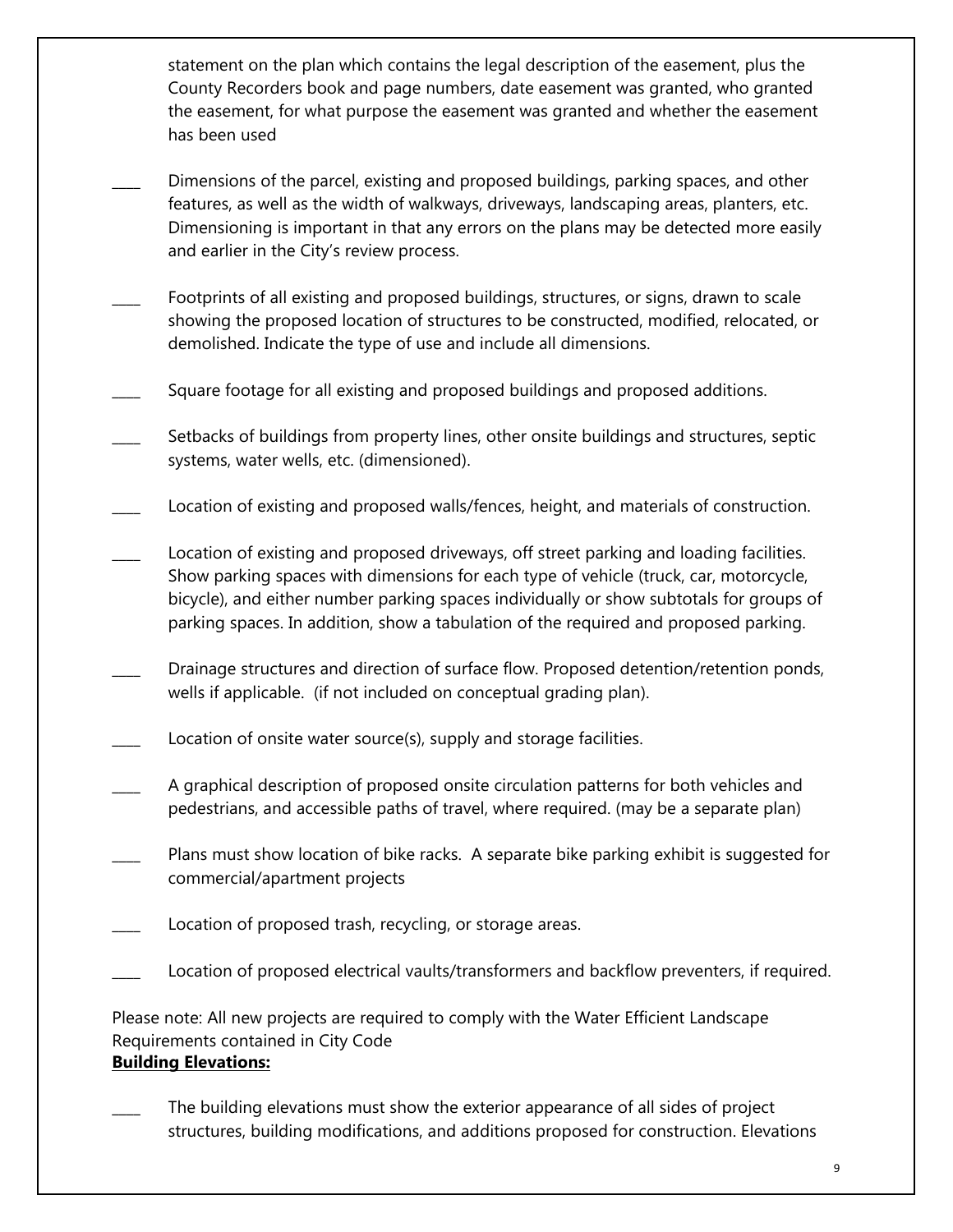must be drawn to scale with an indication of height, construction materials, and colors to be used. The location of existing and proposed signs must also be indicated on elevations. Please note: Renderings that are not true elevations may be included, however they do not replace the requirement for true elevation drawings.

- Provide building elevations for all affected views, and identify them as North, South, East, and West, not front, rear, right side, etc.
- Identify exterior building features (doors, windows, siding, etc.) as existing (E), new (N), or proposed to be repaired or to be replaced.
- Identify all areas of walls and roof that are proposed to be demolished.
- Indicate with dashed lines any window or door openings, or any other features that are proposed to be eliminated or modified.
- Indicate the height from grade to the top of plate line, and to the top of the roof, and depict and/or reference any anticipated roof mounted equipment and equipment screening.
- Roof plans are required unless waived by staff. Roof plans should indicate all roof slopes, gutters, and downspout locations. Indicate equipment and other features as well as slope. Identify all areas of the roof proposed for demolition. Where the project proposes additions to existing structures, clearly identify the portions of roof that are existing (E) and proposed to be changed/new (N).
- Proposed sign program (includes freestanding signs) showing approximate location, size, color scheme and construction materials of the onsite sign, if one is proposed. This information must be included on the required site plans and building elevations.
- A visual representation of the night time lighting proposed on all building elevations to give an indication of the effect of security and decorative lighting.

**Colored Renderings**. Shall show all views. Renderings to include proposed landscaping drawn to illustrate five-year growth.

**Tentative Map**. Submittal requirements are in a separate exhibit and from the City's subdivision regulations

# **ATTACHMENTS:**

- Cannabis Application Review Process Flow Chart
- Fee Agreement *(to be provided by staff)*
- Letter of Agency Template
- Guidelines for Photographing a Site
- Operating Agreement and Indemnification Template (to be provided by staff)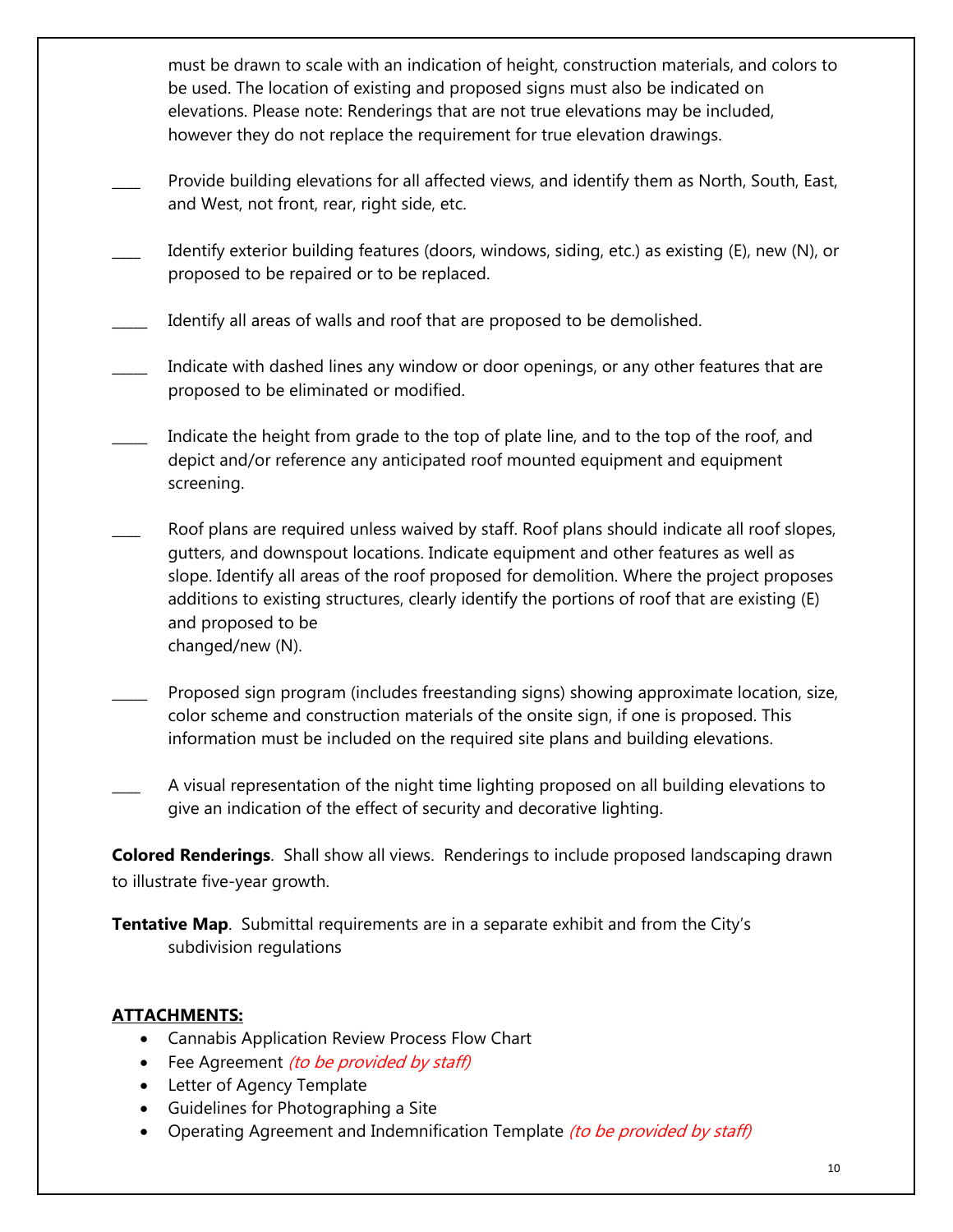Environmental Review Form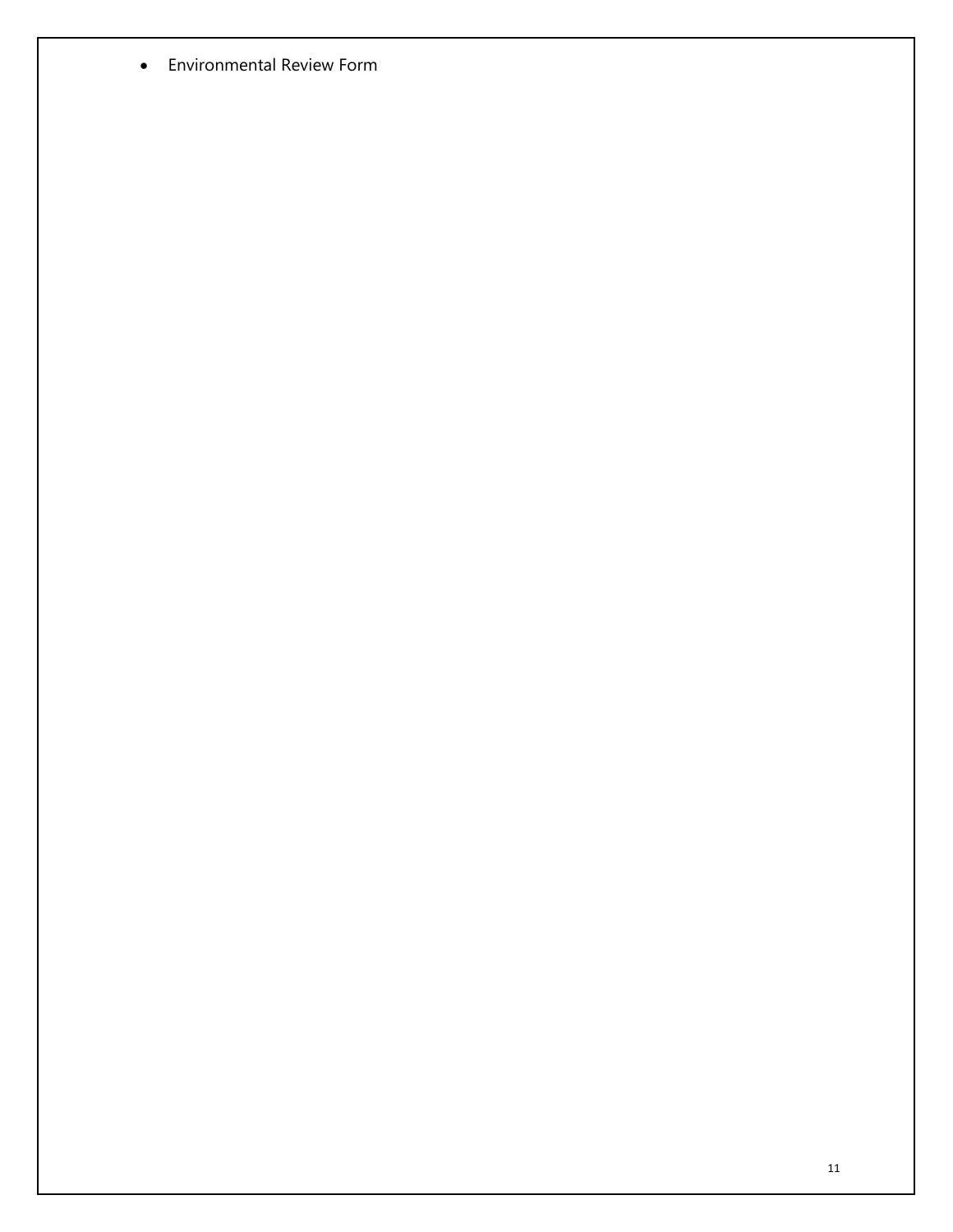# **CITY OF WOODLAND CANNABIS PERMIT APPLICATION PROCESS**

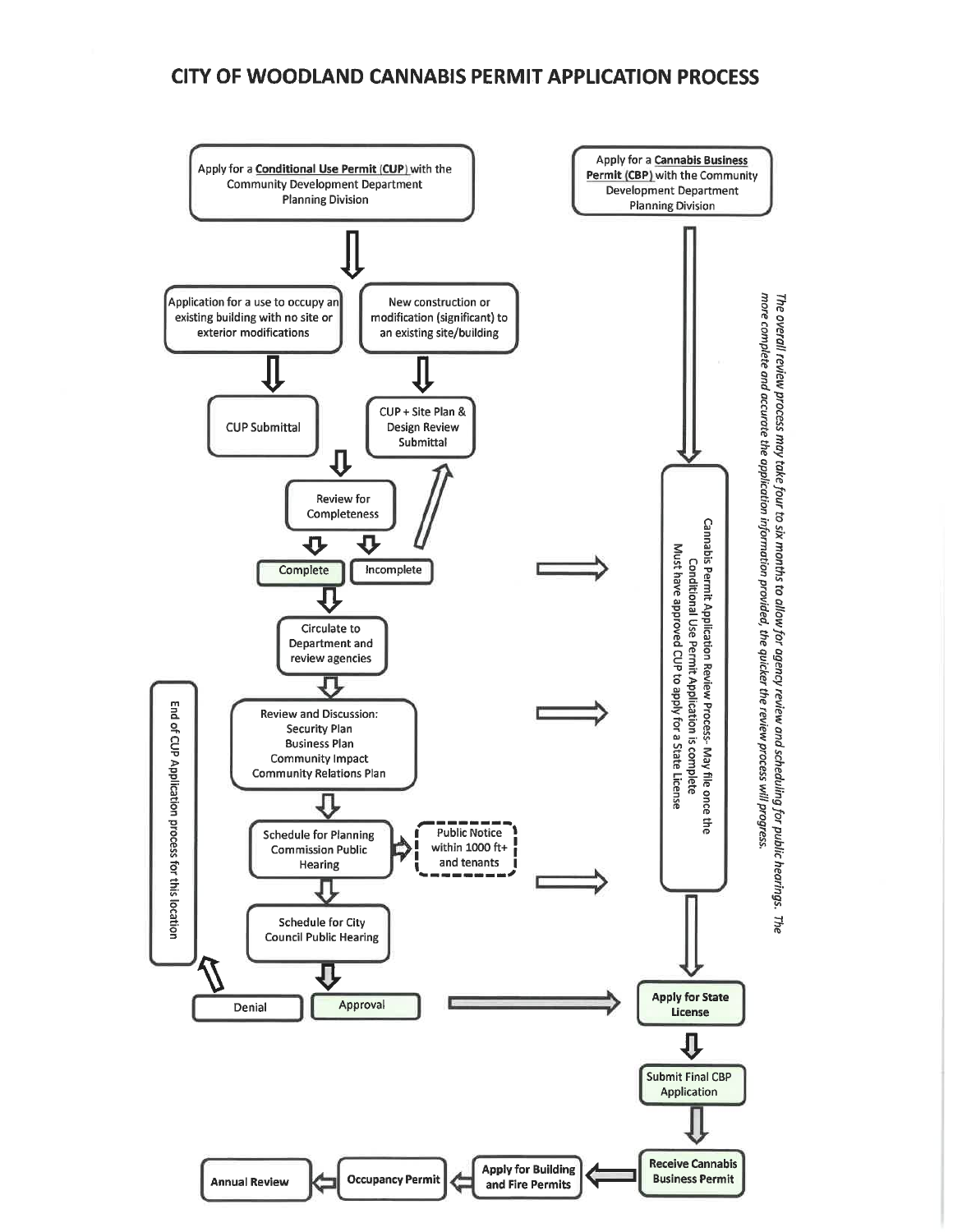City of Woodland

Community Development Department, 300 First Street, Woodland CA 95695, (530) 661-5820 fax (530) 406-0832

#### **LETTER OF AGENCY**

If the applicant is not the owner of record of the subject site, a Letter of Agency from the owner, or the owner's authorized representative must be submitted which grants the applicant permission to apply for the requested entitlements(s). The Letter of Agency must be notarized.

Date: \_\_\_\_\_\_\_\_\_\_\_\_\_\_\_\_\_\_\_\_\_\_\_\_

To: City of Woodland Community Development Department 300 First Street Woodland, CA 95695

Community Development Department:

I, the undersigned legal owner of record, hereby grant permission to:

Applicant: \_\_\_\_\_\_\_\_\_\_\_\_\_\_\_\_\_\_\_\_\_\_\_\_\_\_\_\_\_\_\_\_\_\_\_\_\_\_\_\_\_\_\_\_\_\_\_\_\_\_\_ Phone:\_\_\_\_\_\_\_\_\_\_\_\_\_\_\_\_\_

Applicant's Address: \_\_\_\_\_\_\_\_\_\_\_\_\_\_\_\_\_\_\_\_\_\_\_\_\_\_\_\_\_\_\_\_\_\_\_\_\_\_\_\_\_\_\_\_\_\_\_\_\_\_\_\_\_\_\_\_\_\_\_\_\_\_\_\_\_\_\_\_\_\_\_

To apply for the entitlement(s) listed below

| General Plan Amendment<br>$\Box$ | $\Box$ Zoning Amendment                 | Tentative Subdivision Map<br>$\Box$        |
|----------------------------------|-----------------------------------------|--------------------------------------------|
| $\Box$ Tentative Parcel Map      | Specific Plan Amendment<br>□            | Lot Line Adjustment<br>$\Box$              |
| Variance<br>$\Box$               | <b>Conditional Use Permit</b><br>$\Box$ | <b>Planned Development</b><br>□            |
| $\Box$ Site Plan Review          | Design Review<br>⊔                      | Zoning Administrator Permit<br>□           |
| $\square$ Specific Plan          | Cannabis Business Permit<br>$\perp$     | <b>Cannabis Conditional Use</b><br>$\perp$ |
|                                  |                                         | Permit                                     |
| Is this request part of another  | Other:                                  |                                            |
| application?Yes□ No □            |                                         |                                            |

 $\_$  , and the set of the set of the set of the set of the set of the set of the set of the set of the set of the set of the set of the set of the set of the set of the set of the set of the set of the set of the set of th

\_\_\_\_\_\_\_\_\_\_\_\_\_\_\_\_\_\_\_\_\_\_\_\_\_\_\_\_\_\_\_\_\_\_\_\_\_\_\_\_\_\_\_\_\_\_\_\_\_\_\_\_\_\_\_\_\_\_\_\_\_\_\_\_\_\_\_\_\_\_\_\_\_\_\_\_\_\_\_\_\_\_\_\_\_\_\_\_\_\_\_\_ \_\_\_\_\_\_\_\_\_\_\_\_\_\_\_\_\_\_\_\_

\_\_\_\_\_\_\_\_\_\_\_\_\_\_\_\_\_\_\_\_\_\_\_\_\_\_\_\_\_\_\_\_\_\_\_\_\_\_\_\_\_\_\_\_\_\_\_\_\_\_\_\_\_\_\_\_\_\_\_\_\_\_\_\_\_\_\_\_\_\_\_\_\_\_\_\_\_\_\_\_\_\_\_\_\_\_\_\_\_\_\_\_\_

The subject property is located at: \_\_\_\_\_\_\_\_\_\_\_\_\_\_\_\_\_\_\_\_\_\_\_\_\_\_\_\_\_\_\_\_\_\_\_\_\_\_\_\_\_\_\_\_\_\_\_\_\_\_\_\_\_\_\_\_\_\_\_\_\_\_\_\_\_\_\_\_\_\_\_\_\_\_\_\_\_

Assessors Parcel Number: \_\_\_\_\_\_\_\_\_\_\_\_\_\_\_\_\_\_\_\_\_\_\_\_\_\_\_\_\_\_\_\_\_\_\_\_\_\_\_\_\_\_\_\_\_\_\_\_\_\_\_\_\_\_\_\_\_\_\_\_\_\_\_\_\_\_\_\_\_\_\_\_\_\_\_\_\_\_\_\_\_\_\_\_\_\_

Signature of Owner(s) of Record (must be an original signature)

Print Legal Owner(s) of Record Name

Address of Legal Owner *(attach title report*) entitled the set of the Phone:

E-mail Owner(s) of Record: \_\_\_\_\_\_\_\_\_\_\_\_\_\_\_\_\_\_\_\_\_\_\_\_\_\_\_\_\_\_\_\_\_\_\_\_\_\_\_\_\_\_\_\_\_\_\_\_\_\_\_\_\_\_\_\_\_\_\_\_\_\_\_\_\_\_\_\_\_\_\_\_\_\_\_\_\_\_\_\_\_\_\_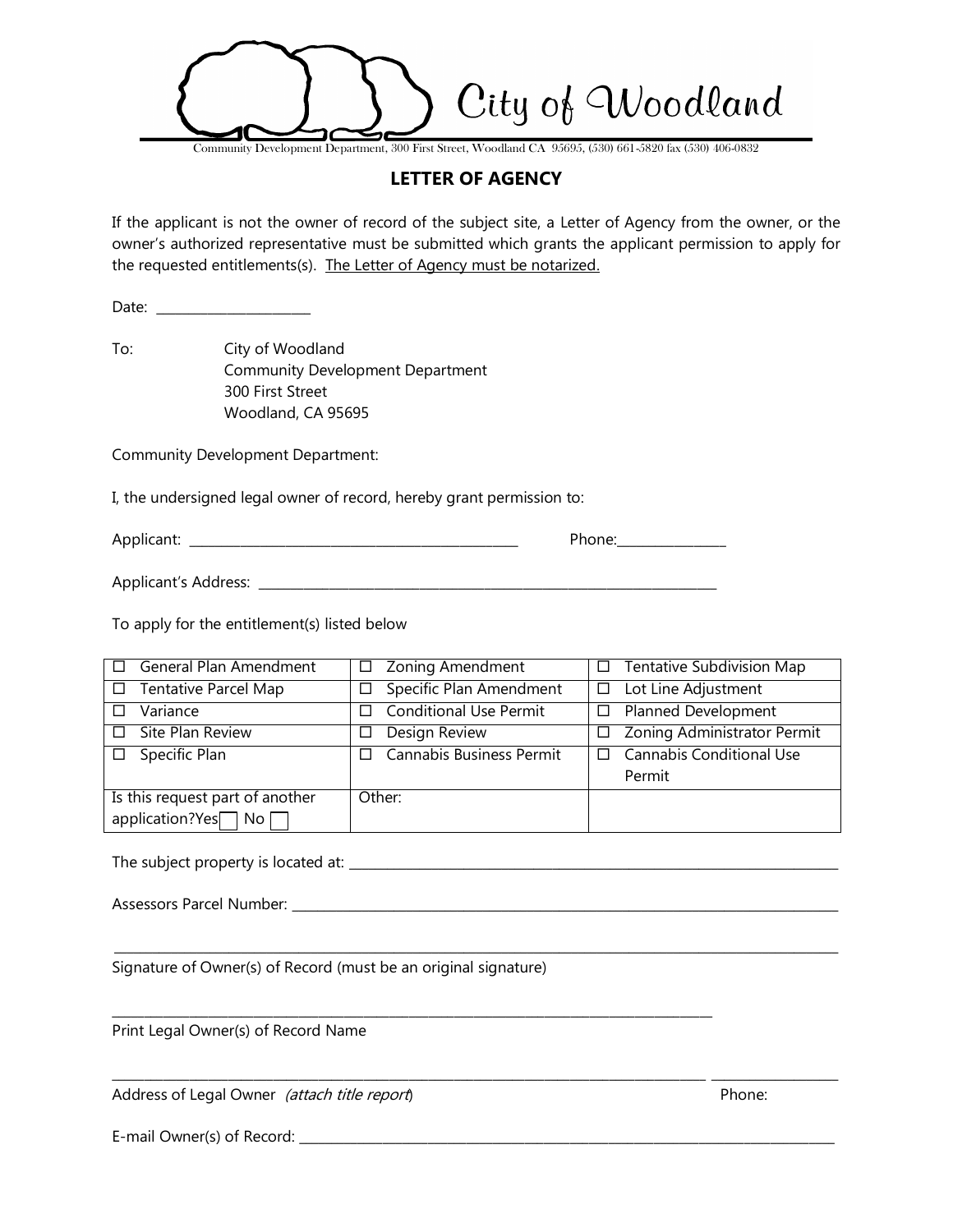| State of California |       |                       |
|---------------------|-------|-----------------------|
|                     | } ss. |                       |
| County of           |       |                       |
| before, me<br>On    |       | , personally appeared |
|                     |       |                       |

 $\Box$  Personally know to me  $\Box$  Proved to me on the basis of satisfactory evidence to be the person(s) whose name(s) is/are subscribed to the within instrument and acknowledged to me that he/she they executed the same in his/her/their authorized capacity(ies), and that by his/her/their signature(s) on the instrument the person(s), or the entity upon behalf of which the person(s) acted, executed the instrument.

WITNESS my hand and official seal:

Signature of Notary Public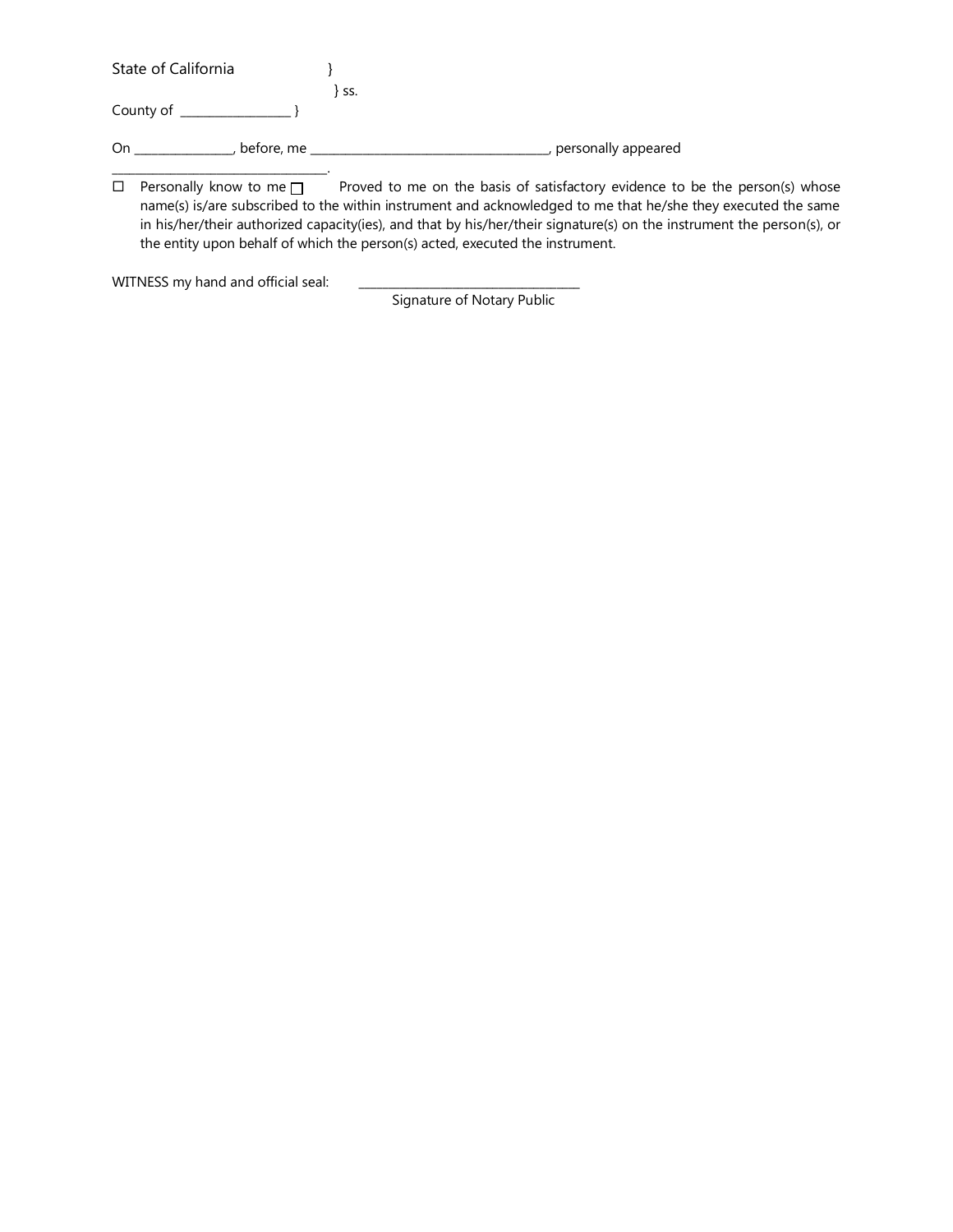#### Guidelines for photographing a project site



- 1. Take pictures of all sides of the building/site to be reviewed and each of the adjacent properties. If access to the rear of the project is limited take photos on the corner of the lot within actual property lines.
- 2. If possible take a street view photo and additional vicinity photos to fully illustrate the neighborhood conditions.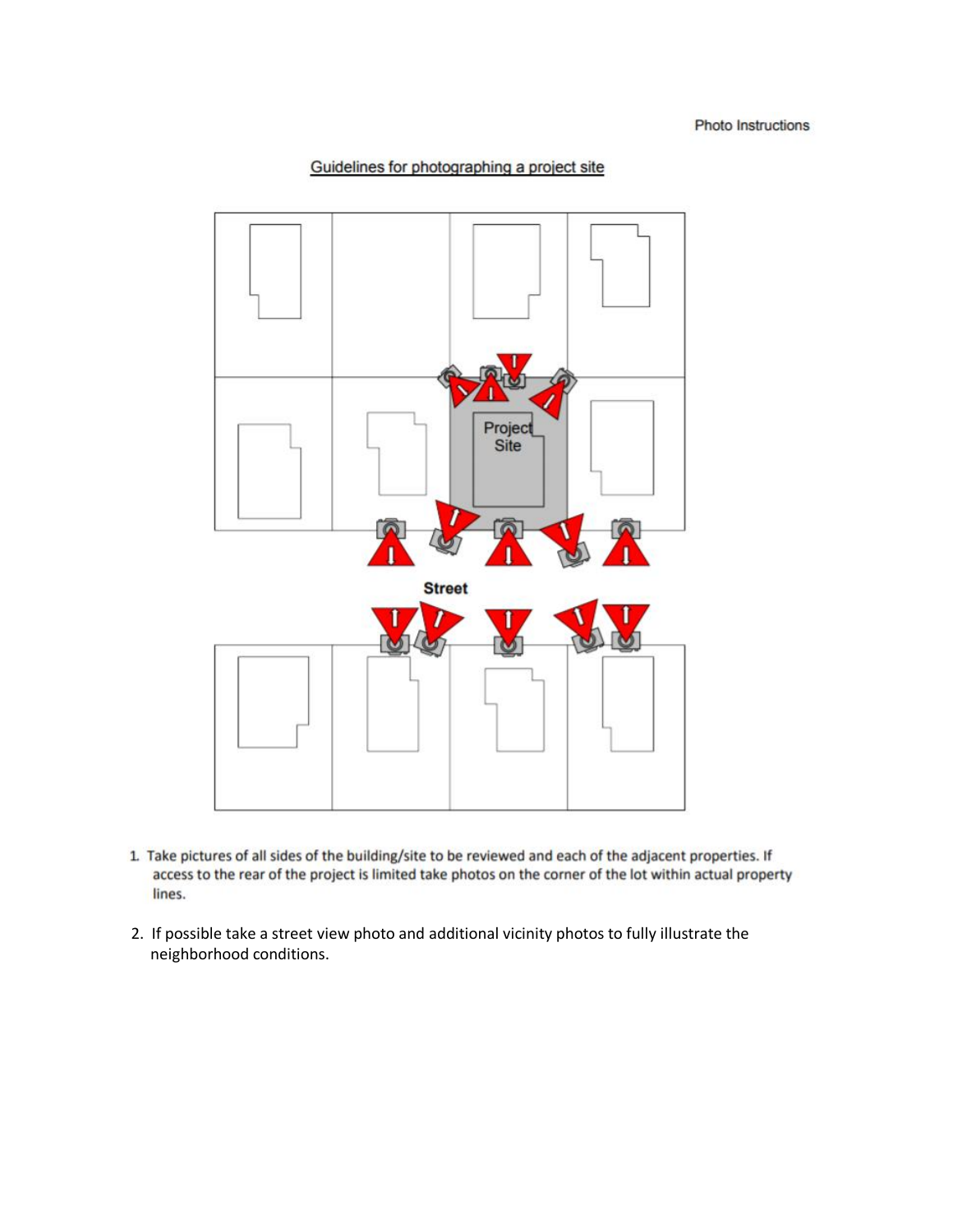# **CITY OF WOODLAND ENVIRONMENTAL INFORMATION FORM** *(CEQA Appendix H)*

*To be completed by Applicant*

| ------------------------------- For Office use -------------------------- |  |  |  |
|---------------------------------------------------------------------------|--|--|--|
| <b>Application Number and Title:</b>                                      |  |  |  |
| Date Submitted: <b>Example 2018</b>                                       |  |  |  |
|                                                                           |  |  |  |

The following information is required for all projects for which environmental review may be required. Complete disclosure of environmental data is required. Answers may be continued on additional sheets. Please print or type.

# **I. GENERAL INFORMATION**

1. Name and address of developer or applicant to be contacted concerning this project: \_\_\_\_\_\_\_\_\_\_\_\_\_\_\_\_\_\_\_\_\_\_\_\_\_\_\_\_\_\_\_\_\_\_\_\_\_\_\_\_\_\_\_\_\_\_\_\_\_

\_\_\_\_\_\_\_\_\_\_\_\_\_\_\_\_\_\_\_\_\_\_\_\_\_\_\_\_\_\_\_\_\_\_\_\_\_\_\_\_\_\_\_\_\_\_\_\_\_\_\_\_\_\_\_\_\_\_\_

\_\_\_\_\_\_\_\_\_\_\_\_\_\_\_\_\_\_\_\_\_\_\_\_\_\_\_\_\_\_\_\_\_\_\_\_\_\_\_\_\_\_\_\_\_\_\_\_\_\_\_\_\_\_\_\_\_\_\_

\_\_\_\_\_\_\_\_\_\_\_\_\_\_\_\_\_\_\_\_\_\_\_\_\_\_\_\_\_\_\_\_\_\_\_\_\_\_\_\_\_\_\_\_\_\_\_\_\_\_\_\_\_\_\_\_\_\_\_

\_\_\_\_\_\_\_\_\_\_\_\_\_\_\_\_\_\_\_\_\_\_\_\_\_\_\_\_\_\_\_\_\_\_\_\_\_\_\_\_\_\_\_\_\_\_\_\_\_\_\_\_\_\_\_\_\_\_\_

\_\_\_\_\_\_\_\_\_\_\_\_\_\_\_\_\_\_\_\_\_\_\_\_\_\_\_\_\_\_\_\_\_\_\_\_\_\_\_\_\_\_\_\_\_\_\_\_\_\_\_\_\_\_\_\_\_\_\_

\_\_\_\_\_\_\_\_\_\_\_\_\_\_\_\_\_\_\_\_\_\_\_\_\_\_\_\_\_\_\_\_\_\_\_\_\_\_\_\_\_\_\_\_\_\_\_\_\_\_\_\_\_\_\_\_\_\_\_

\_\_\_\_\_\_\_\_\_\_\_\_\_\_\_\_\_\_\_\_\_\_\_\_\_\_\_\_\_\_\_\_\_\_\_\_\_\_\_\_\_\_\_\_\_\_\_\_\_\_\_\_\_\_\_\_\_\_\_

\_\_\_\_\_\_\_\_\_\_\_\_\_\_\_\_\_\_\_\_\_\_\_\_\_\_\_\_\_\_\_\_\_\_\_\_\_\_\_\_\_\_\_\_\_\_\_\_\_\_\_\_\_\_\_\_\_\_\_

\_\_\_\_\_\_\_\_\_\_\_\_\_\_\_\_\_\_\_\_\_\_\_\_\_\_\_\_\_\_\_\_\_\_\_\_\_\_\_\_\_\_\_\_\_\_\_\_\_\_\_\_\_\_\_\_\_\_\_

Phone Number of applicant: \_\_\_\_\_\_\_\_\_\_\_\_\_\_\_\_\_\_\_\_\_\_\_\_\_\_\_\_\_\_\_\_\_\_\_\_

Email of applicant: \_\_\_\_\_\_\_\_\_\_\_\_\_\_\_\_\_\_\_\_\_\_\_\_\_\_\_\_\_\_\_\_\_\_\_\_\_\_\_\_\_\_\_\_

- 2. Name, address of legal property owner as shown on tax statement: \_\_\_\_\_
- 3. Address of project and/or description of location: \_\_\_\_\_\_\_\_\_\_\_\_\_\_\_\_\_\_\_\_\_\_\_\_\_\_
- 4. Assessor's Parcel Number(s) of project site: \_\_\_\_\_\_\_\_\_\_\_\_\_\_\_\_\_\_\_\_\_\_\_\_\_\_\_\_\_\_\_\_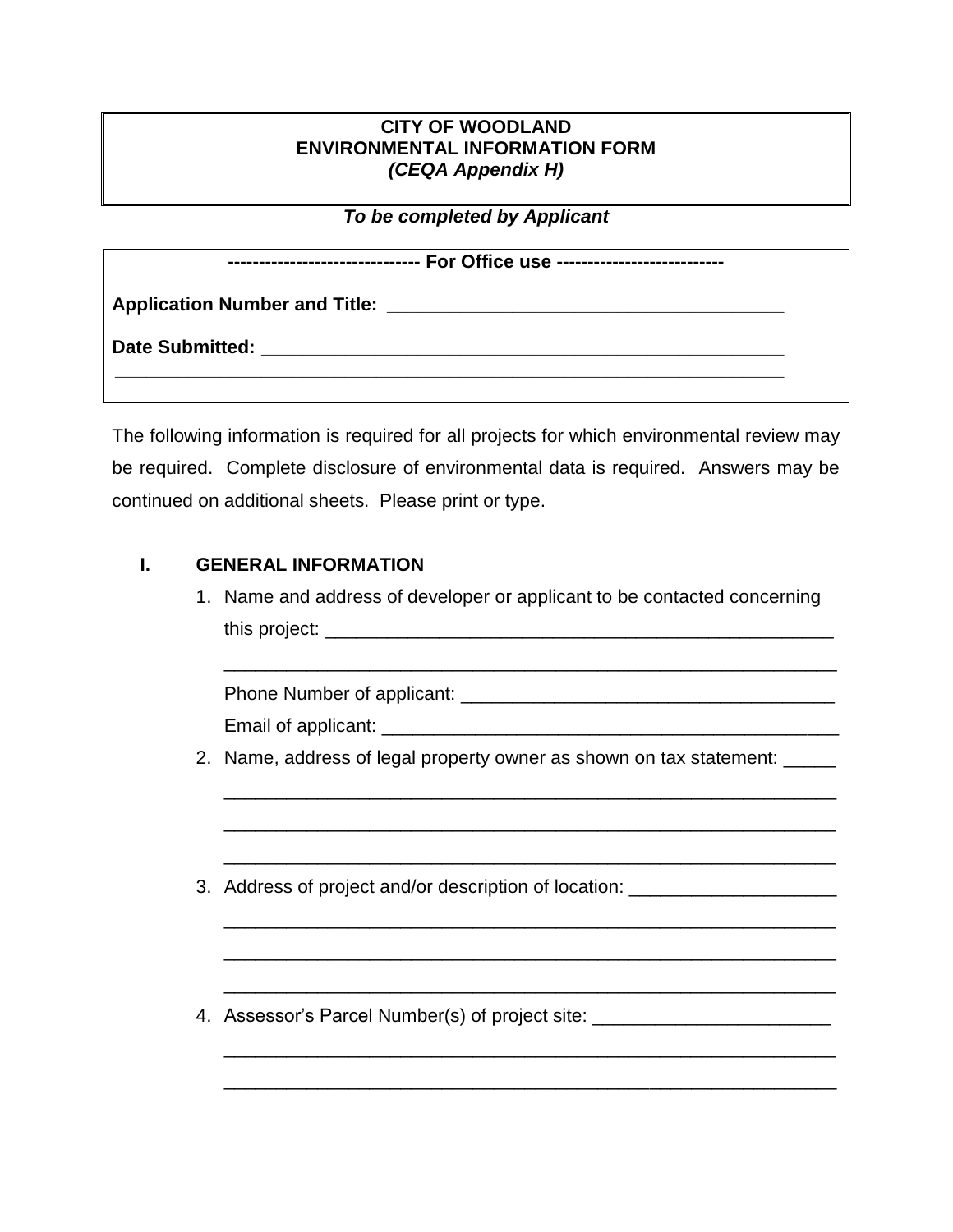- 5. Indicate the project application or permit which accompanies this form:
- 6. Have any preliminary documents been prepared for this projects (i.e. level 1, 2 or 3 soil assessment, soil study or traffic impact analysis)? If yes, please identify name and date prepared

\_\_\_\_\_\_\_\_\_\_\_\_\_\_\_\_\_\_\_\_\_\_\_\_\_\_\_\_\_\_\_\_\_\_\_\_\_\_\_\_\_\_\_\_\_\_\_\_\_\_\_\_\_\_\_\_\_\_\_

\_\_\_\_\_\_\_\_\_\_\_\_\_\_\_\_\_\_\_\_\_\_\_\_\_\_\_\_\_\_\_\_\_\_\_\_\_\_\_\_\_\_\_\_\_\_\_\_\_\_\_\_\_\_\_\_\_\_\_

- 7. List and describe any other related permits and other public approvals required for this project, including those required by city, regional, state or federal agencies (i.e., Caltrans, Air Pollution Control District or Yolo County Health, State Bureau of Cannabis Control, California Department of Public Health, California Department of Food and Agriculture):
- 8. Zoning district(s) of project site: \_\_\_\_\_\_\_\_\_\_\_\_\_\_\_\_\_\_\_\_\_\_\_\_\_\_\_\_\_\_\_\_\_

\_\_\_\_\_\_\_\_\_\_\_\_\_\_\_\_\_\_\_\_\_\_\_\_\_\_\_\_\_\_\_\_\_\_\_\_\_\_\_\_\_\_\_\_\_\_\_\_\_\_\_\_\_\_\_\_\_\_\_

\_\_\_\_\_\_\_\_\_\_\_\_\_\_\_\_\_\_\_\_\_\_\_\_\_\_\_\_\_\_\_\_\_\_\_\_\_\_\_\_\_\_\_\_\_\_\_\_\_\_\_\_\_\_\_\_\_\_\_

\_\_\_\_\_\_\_\_\_\_\_\_\_\_\_\_\_\_\_\_\_\_\_\_\_\_\_\_\_\_\_\_\_\_\_\_\_\_\_\_\_\_\_\_\_\_\_\_\_\_\_\_\_\_\_\_\_\_\_

\_\_\_\_\_\_\_\_\_\_\_\_\_\_\_\_\_\_\_\_\_\_\_\_\_\_\_\_\_\_\_\_\_\_\_\_\_\_\_\_\_\_\_\_\_\_\_\_\_\_\_\_\_\_\_\_\_\_\_

\_\_\_\_\_\_\_\_\_\_\_\_\_\_\_\_\_\_\_\_\_\_\_\_\_\_\_\_\_\_\_\_\_\_\_\_\_\_\_\_\_\_\_\_\_\_\_\_\_\_\_\_\_\_\_\_\_\_\_

\_\_\_\_\_\_\_\_\_\_\_\_\_\_\_\_\_\_\_\_\_\_\_\_\_\_\_\_\_\_\_\_\_\_\_\_\_\_\_\_\_\_\_\_\_\_\_\_\_\_\_\_\_\_\_\_\_\_\_

\_\_\_\_\_\_\_\_\_\_\_\_\_\_\_\_\_\_\_\_\_\_\_\_\_\_\_\_\_\_\_\_\_\_\_\_\_\_\_\_\_\_\_\_\_\_\_\_\_\_\_\_\_\_\_\_\_\_\_

\_\_\_\_\_\_\_\_\_\_\_\_\_\_\_\_\_\_\_\_\_\_\_\_\_\_\_\_\_\_\_\_\_\_\_\_\_\_\_\_\_\_\_\_\_\_\_\_\_\_\_\_\_\_\_\_\_\_\_

\_\_\_\_\_\_\_\_\_\_\_\_\_\_\_\_\_\_\_\_\_\_\_\_\_\_\_\_\_\_\_\_\_\_\_\_\_\_\_\_\_\_\_\_\_\_\_\_\_\_\_\_\_\_\_\_\_\_\_

\_\_\_\_\_\_\_\_\_\_\_\_\_\_\_\_\_\_\_\_\_\_\_\_\_\_\_\_\_\_\_\_\_\_\_\_\_\_\_\_\_\_\_\_\_\_\_\_\_\_\_\_\_\_\_\_\_\_\_

\_\_\_\_\_\_\_\_\_\_\_\_\_\_\_\_\_\_\_\_\_\_\_\_\_\_\_\_\_\_\_\_\_\_\_\_\_\_\_\_\_\_\_\_\_\_\_\_\_\_\_\_\_\_\_\_\_\_\_

- 9. General Plan Designation(s): \_\_\_\_\_\_\_\_\_\_\_\_\_\_\_\_\_\_\_\_\_\_\_\_\_\_\_\_\_\_\_\_\_\_\_
- 10.Existing Specific Plan Designation(s): \_\_\_\_\_\_\_\_\_\_\_\_\_\_\_\_\_\_\_\_\_\_\_\_\_\_\_\_\_
- 11.Fully describe the nature and purpose of the proposed project including the ultimate use of the property: \_\_\_\_\_\_\_\_\_\_\_\_\_\_\_\_\_\_\_\_\_\_\_\_\_\_\_\_\_\_\_\_\_
- 12. Community benefits to be derived from the project: \_\_\_\_\_\_\_\_\_\_\_\_\_\_\_\_\_\_\_\_\_\_\_\_\_

# **II. PROJECT DESCRIPTION**

1. Site size in acres or square footage.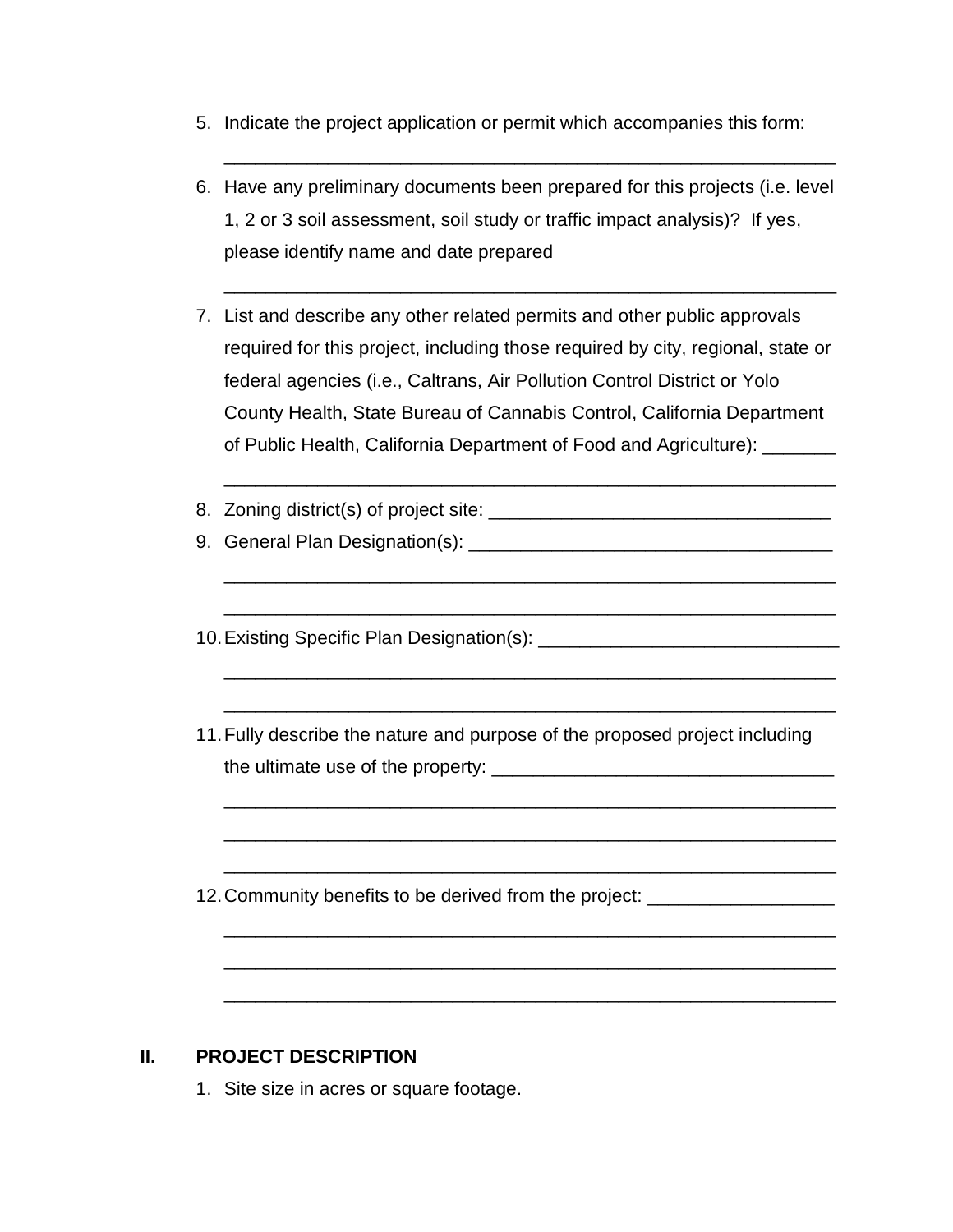- 2. Highest and lowest elevations on site.
- 3. Number of floors.
- 4. Number of proposed off-street parking spaces provided.
- 5. Associated projects.
- 6. Anticipated incremental development.
- 7. Proposed project schedule (timeline).
- 8. If residential, include the number of units, schedule of unit sizes, range of sale prices or rents, and type of household size expected.
- 9. If commercial, indicate the type, whether neighborhood, city or regionally oriented or mixed use, square footage by use type, parking, loading facilities, and storage needs and location on site.
- 10.If industrial, indicate type, estimated employment per shift, chemical and processes that may be used, parking need anticipated, loading facilities, and storage needs and location on site.
- 11.If institutional, indicate the major function, estimated employment per shift, estimated occupancy, parking need anticipated, loading facilities, and storage needs and location on site.
- 12.If the project involves a variance, conditional use, rezoning or general plan amendment, state this and indicate clearly why the application is required.

# **III. PROJECT EFFECTS**

# *Please discuss for those items that are applicable to the project or its effects. If not applicable, please state why.*

- 1. Change in pattern, scale or character of the general area of the project.
- 2. Change or alteration of any ground contours.
- 3. Change in scenic views or vistas from existing public lands, roads or residential areas.
- 4. Significant amounts of solid waste or litter.
- 5. Change in odors, fumes, dust, ash in the vicinity.
- 6. Change in stream, ground water quality or quantity, or alteration of existing drainage patterns.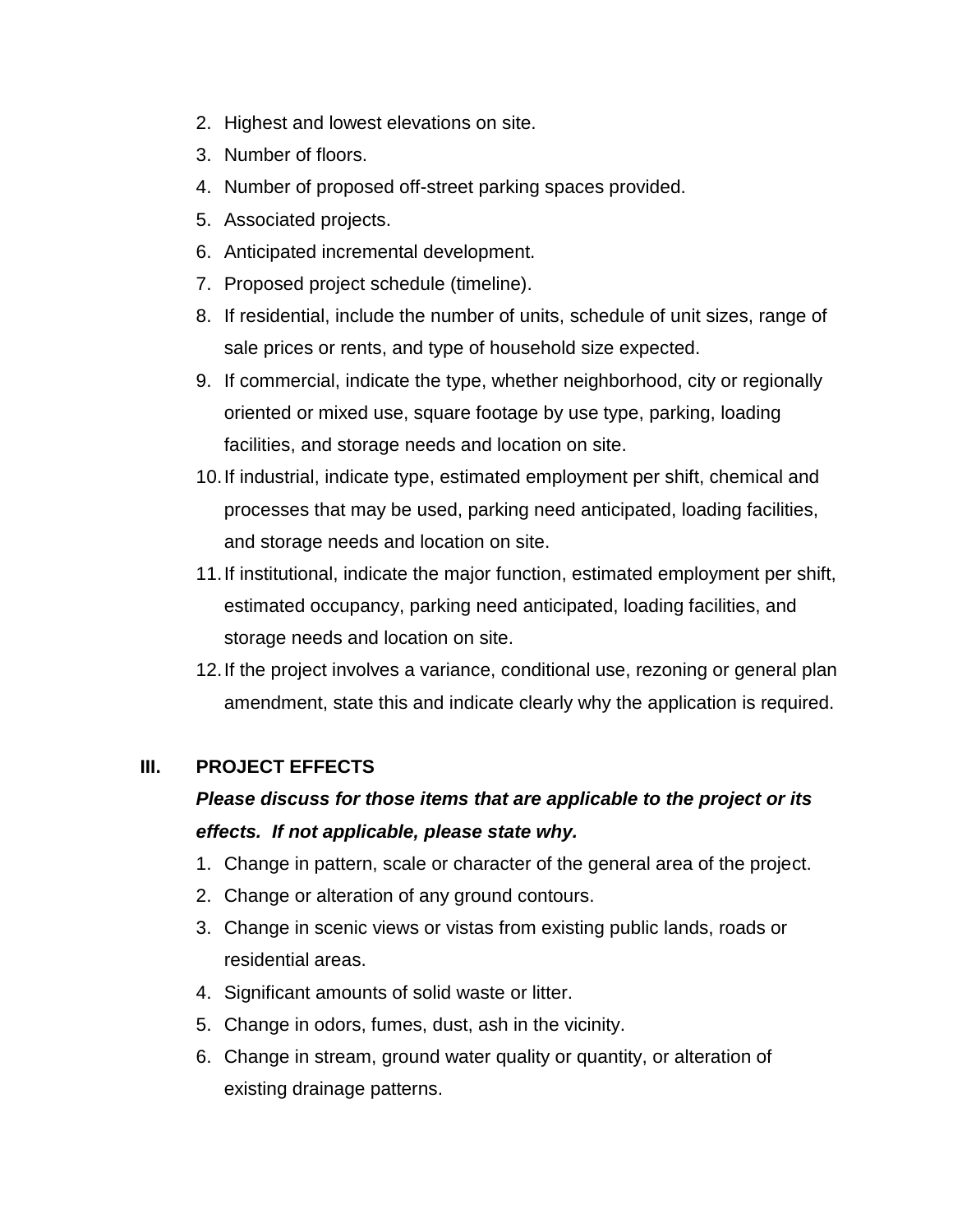- 7. Evidence of water traveling or standing on the site.
- 8. Change in noise or vibration levels in the vicinity.
- 9. Site on filled land or on slope of 10 percent or more.
- 10.Use of or disposal of potentially hazardous materials such as toxic substances, flammables or explosives.
- 11.Substantial change in demand for municipal services (police, fire, water, sewage, etc…)
- 12.Substantially increase fossil fuel consumption (electricity, oil, natural gas, etc…)
- 13.Existing trees type, size and number of all such trees and any trees that are proposed for removal.
- 14.Change to existing natural habitat or plant or animal species on site (include seasonal migrations or observations).
- 15.Relationship to a larger project or series of projects.
- 16.Describe all easements that cross the site including location and purpose for each such easement.
- 17.Describe primary vehicle access to the site and any changes to vehicular, pedestrian or bicycle circulation in or near the site.

# **IV. PROJECT LOCATION AND SETTING**

# *Please discuss for those items that are applicable to the project. If not applicable, please state why.*

- 1. Provide details on existing uses of the site. Are there existing structures on the site? If yes, describe use and whether they will be demolished or relocated; if residential, the number of current occupants
- 2. Does the site have existing water and sewer service?
- 3. Is site within existing city limits?
- 4. Are there 25% or greater slopes on the property?
- 5. Is the site susceptible to landslides or shrink and swell soils?
- 6. Is any portion of the site within the 100-year floodplain?
- 7. Is any portion of the site within the 500-year floodplain?